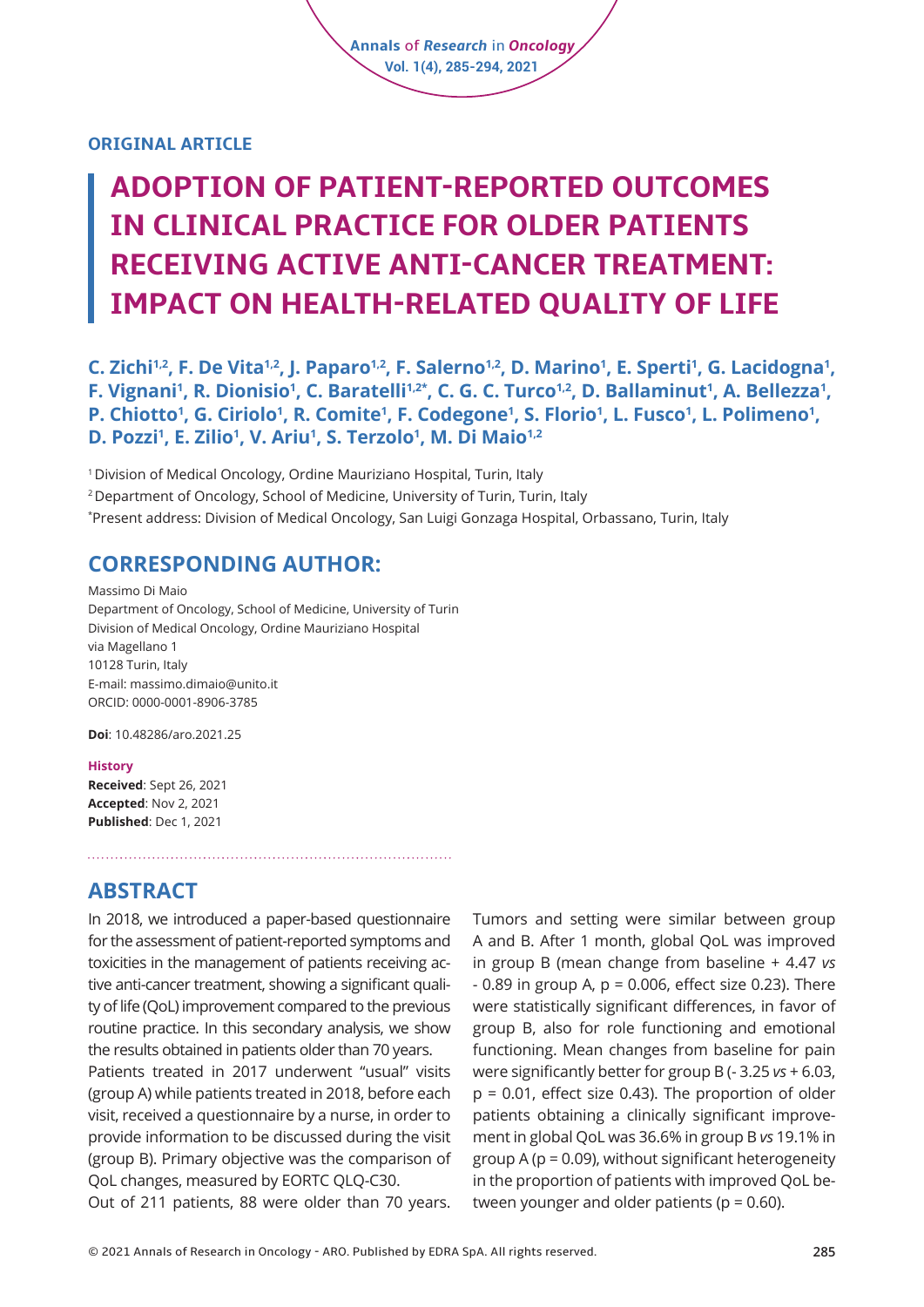The use of patient-reported outcomes in clinical practice for patients receiving active anti-cancer

treatment is associated with a significant QoL improvement also in older patients.

## **KEY WORDS**

*Patient-reported outcomes; cancer; health-related quality of life; older patients; symptom reporting.*

## **IMPACT STATEMENT**

The adoption of paper-based patient-reported outcome measures in clinical practice is associated with a significant QoL improvement in older patients receiving active anti-cancer treatment.

# **INTRODUCTION**

Patient reported outcomes (PROs) are considered the gold standard to describe subjective symptoms of patients with cancer, and their adoption in clinical practice may improve patients' experience and outcomes of care (1). PROs allow to monitor patient's health condition by using information that comes directly from the patient (2). Self-reporting is able to reduce the underestimation of the incidence and the entity of symptoms (3, 4). Several studies have repeatedly demonstrated the importance of PROs in clinical practice, including the seminal randomized controlled trial by Basch and colleagues (5). In that study, the authors proved that, in patients receiving routine chemotherapy for advanced solid tumors, web-based symptoms reporting with automated e-mail alerts resulted in a better health-related quality of life (QoL) at 6 months compared with baseline, fewer emergency room visits, fewer hospitalizations and superior survival.

As a general rule, attention to patients' QoL is particularly important in older subjects, who are usually characterized by more comorbidities, more complex medical histories and increased risk of treatment toxicity. Part of the geriatric population with cancer might be less willing to sacrifice their short-term health condition for the possibility of longer survival (6, 7). One important question for any intervention adopted in cancer clinical practice is its feasibility in older patients, and the reproducibility of the results in this special population compared to their younger counterparts.

In order to improve clinical management of outpatients receiving active anti-cancer treatment at Medical Oncology, Mauriziano Hospital, Turin, Italy, in January 2018 we introduced in routine clinical practice a systematic, patient-reported assessment

of symptoms and toxicities (8). We demonstrated that use of PROs in clinical practice was associated with a significant QoL improvement, compared to the traditional visit. In that study we enrolled 229 patients receiving an active anti-cancer treatment between November 2017 and June 2018: patients visited in 2017 were followed according to the standard modality (only medical evaluation), while patients visited in 2018 received, in addition, a paper-based questionnaire allowing the report of symptoms and toxicity, to be discussed during the visit. Global QoL was significantly improved in patients receiving the questionnaire compared to the control group, with significantly better mean changes for fatigue, pain, and appetite loss.

The same dataset was used to describe the concordance between physicians and patients in the description of symptoms (9). We demonstrated that, compared to the usual visit, use of PROs was able to reduce the under-reporting of symptoms by clinicians in patients' health records, although the agreement remained largely suboptimal.

In this secondary, *post hoc* analysis, we present the results obtained in the subgroup of older patients (> 70 years) with the introduction of PROs in clinical practice, both in terms of impact on patients' health related QoL, and in terms of improvement in symptom reporting by clinicians.

# **MATERIALS AND METHODS**

## **Patients and procedures**

The primary analysis included patients treated with an active anti-cancer treatment, as outpatients, at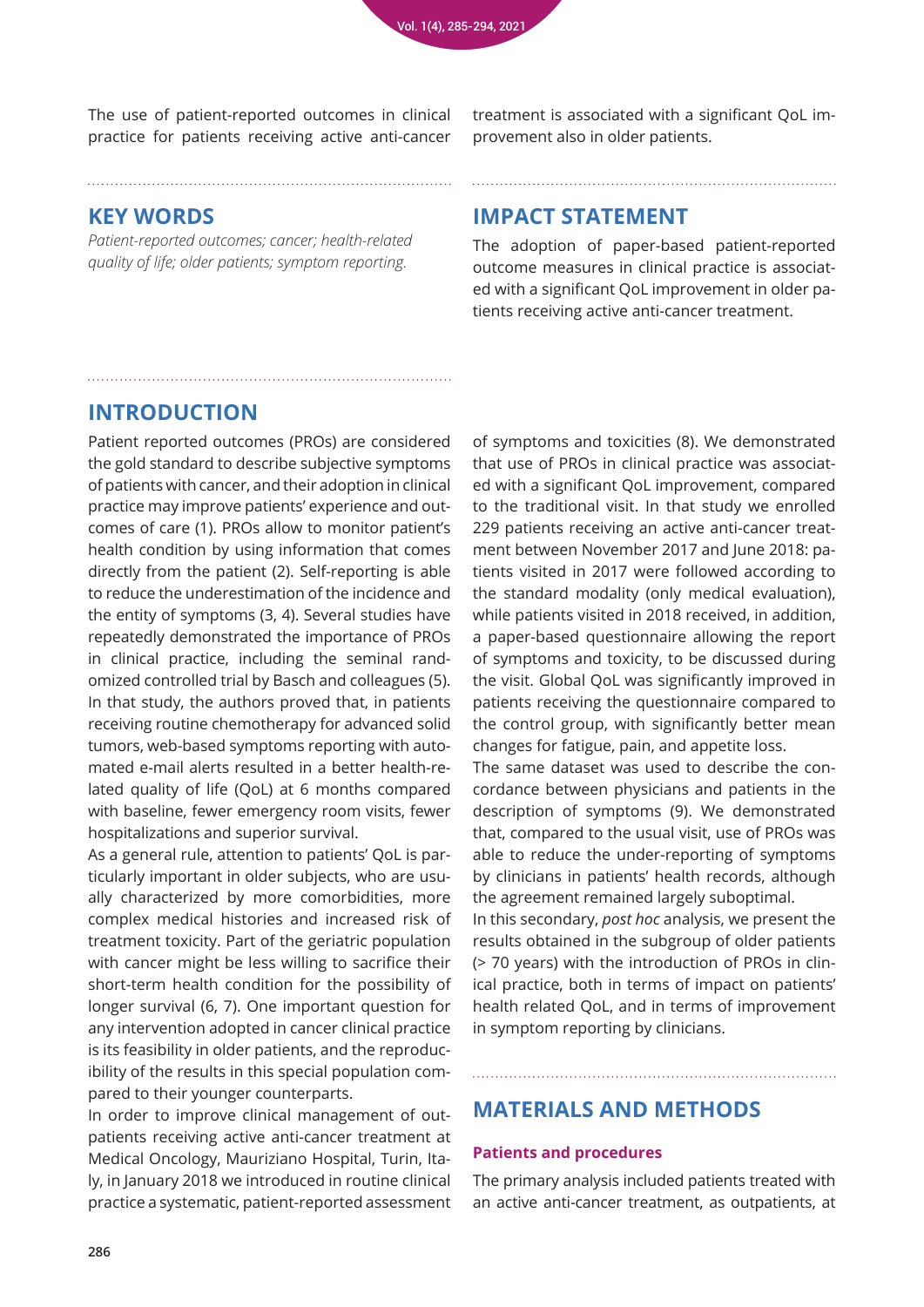the Day Hospital of the Division of Medical Oncology, Mauriziano Hospital in Turin, Italy. Patients had received at least one administration of therapy at the time of the first evaluation. Patients included in the control group (who were treated in 2017) underwent only "usual" medical visits, while to patients treated in 2018 a dedicated nurse administered before each visit a specifically designed questionnaire, in order to estimate symptoms and toxicities.

With the aim of describing QoL changes, all patients received two EORTC QLQ-C30 questionnaires: the second was scheduled approximately one month after the first. All patients signed a written consent before filling questionnaires.

Primary objective of our study was the comparison between the two patients' groups in terms of QoL changes, in order to verify if the patient-based assessment of toxicities and symptoms by nurses could significantly improve patients' QoL (8). A secondary analysis described the agreement between patients' and physicians' reports and the rate of possible under-reporting by physicians (9).

#### **Questionnaires**

Patient-reported collection of symptoms and toxicities was based on the adoption of a dedicated paper questionnaire. Details of the questionnaire have been previously described (8). In brief, the questionnaire contains 13 questions, corresponding to 13 symptoms/toxicities (mouth problems, nausea, vomiting, constipation, diarrhea, dyspnea, skin problems, nail problems, itching, hand/foot problems, fatigue, pain, other issues). Patients were asked to refer to the period elapsed since previous therapy, and a final question interrogated about the persistence of problems at the moment of the visit. Both groups received two EORTC QLQ-C30 questionnaires (10). According to EORTC QLQ-C30 scoring manual, scores for multi-item scales are calculated by deriving mean raw scores of single items and transforming them linearly into scales ranging from 0 to 100 (11). For single items, only linear transformation is performed. For functional subscales and global health status, higher values represent better function. For symptom scales, higher values represent greater severity of symptoms.

#### **Statistical issues**

The sample size for the primary analysis was calculated to detect an effect size of 0.50 between groups in terms of mean changes of global QoL. For each domain or symptom, mean changes within

groups from baseline to the follow-up assessment were reported. A positive value represents an improvement in functional scales, and a worsening in symptom scales. Only patients with available values at baseline and at follow-up assessment were included in the analysis. Differences from baseline scores were compared between groups by a multivariable linear regression model, using baseline values as covariates. QoL response from baseline was derived for global QoL scores as follows: a change of at least 10 points from baseline was defined as clinically relevant (12); patients were considered improved if they reported a score of 10 or more points better than baseline, and were considered worsened if they reported a score of 10 or more points worse than baseline. Patients whose scores changed less than 10 points were considered stable.

Agreement between patient and physician evaluations was assessed by Cohen's (13). Although there is no universal definition of the interpretation of κ values, according to Fleiss, κ values < 0.40 can be interpreted as poor agreement, values between 0.40 and 0.75 as moderate to good agreement, and values > 0.75 as excellent agreement (14). Under-reporting was calculated as the rate of cycles where physicians did not report the symptom in the medical record, out of cycles where patients reported any severity of the symptom in the QoL questionnaire (3). Under-reporting was compared between group A and group B by chi-square test. All statistical tests were twotailed and p-values less than 0.05 were considered statistically significant. Because of the exploratory nature of the analysis, adjustment for multiple item comparisons was not performed. Analyses were performed with SPSS for Windows, version 26.0.

## **RESULTS**

Out of the 211 patients included in the primary analysis, who received an active anti-cancer treatment between November 2017 and June 2018, 88 were older than 70 years. Namely, 47 patients were visited, in 2017, according to the standard modality (only medical evaluation) (group A) and 41 patients were visited, in 2018, adding the patient-based assessment of toxicity (group B).

Main characteristics of the 2 groups are detailed in **table I**. The majority of patients were males (61.4% and 63.8% in group A and group B, respectively) and median age was 76 years in both groups. The two groups were similar in terms of type of tumor (the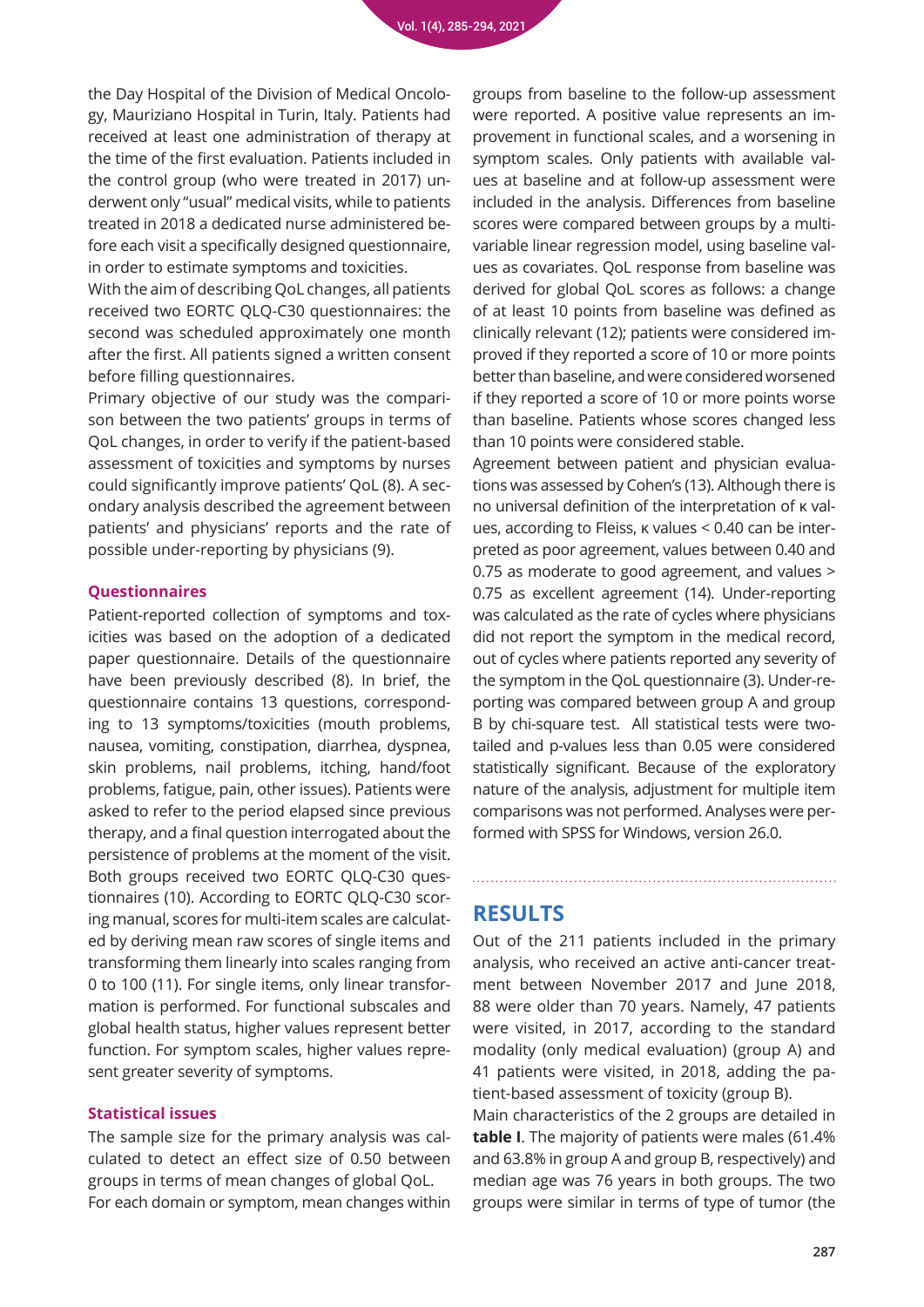two most common tumors, in both groups, were colorectal and lung cancer) and in terms of type of treatment (90% of patients were treated with chemotherapy). The proportion of patients receiving a second- or further-line treatment was similar. Older patients were comparable to younger patients in terms of baseline QoL scores: mean baseline global QoL score was 59.96 (standard deviation 21.88) and 57.39 (standard deviation 21.94) in younger and older patients, respectively (**table II**). Among the 2 groups of older patients, there were some statistically significant differences in baseline values favouring group B, including cognitive functioning, social functioning, fatigue, nausea-vomiting and dyspnea.

Mean baseline global QoL score was 53.90 (standard deviation 20.84) in group A and 61.38 (standard deviation 22.73) in group B (Wilcoxon test  $p = 0.06$ ).

Mean changes from baseline of all QoL domains are displayed in **figure 1**. Global QoL was significantly improved in older patients receiving the questionnaire about symptoms and toxicity compared to the control group. Namely, mean change from baseline of global QoL was - 0.89 (standard error 3.54) in group A and + 4.47 (standard error 3.28) in group B ( $p = 0.006$ , effect size 0.23). As for the functioning scales, there were statistically significant differences in mean changes from baseline, in favour of group B, for role functioning (- 5.67 in

|                                     | <b>GROUP A</b>    | <b>GROUP B</b> | <b>WHOLE SERIES</b> |
|-------------------------------------|-------------------|----------------|---------------------|
| <b>Number of subjects</b>           | 47                | 41             | 88                  |
| <b>Gender</b>                       |                   |                |                     |
| <b>Males</b>                        | 30 (61.4%)        | 24 (63.8%)     | 54 (58.5%)          |
| Females                             | 17 (38.6%)        | 17 (36.2%)     | 34 (41.5%)          |
| Age                                 |                   |                |                     |
| Median (range)                      | 76 (70-84)        | 76 (70-82)     | 76 (70-84)          |
| <b>Type of primary tumor</b>        |                   |                |                     |
| Colorectal cancer                   | 14 (29.8%)        | 8 (19.5%)      | 22 (25.0%)          |
| Lung cancer                         | 12 (25.5%)        | 8 (19.5%)      | 20 (22.7%)          |
| Pancreatic cancer                   | 5(10.6%)          | 10 (24.4%)     | 15 (17.0%)          |
| Genitourinary cancer                | 7 (14.9%)         | 5(12.2%)       | 12 (13.6%)          |
| Liver / biliary cancer              | $3(6.4\%)$        | $2(4.9\%)$     | 5(5.7%)             |
| Mesothelioma                        | $3(6.4\%)$        | $2(4.9\%)$     | 5(5.7%)             |
| Gastric cancer                      | 2(4.3%)           | $2(4.9\%)$     | 4(4.5%)             |
| Breast cancer                       | $1(2.1\%)$        | $1(2.4\%)$     | 2(2.3%)             |
| Unknown primary                     | $\qquad \qquad -$ | $2(4.9\%)$     | 2(2.3%)             |
| Head & neck cancer                  |                   | $1(2.4\%)$     | $1(1.1\%)$          |
| <b>Type of anticancer treatment</b> |                   |                |                     |
| Oxaliplatin-or irinotecan-based     | 15 (31.9%)        | $9(22.0\%)$    | 24 (27.3%)          |
| Cisplatin-based                     | $9(19.1\%)$       | 7(17.1%)       | 16 (18.2%)          |
| Carboplatin-based                   | 4(8.5%)           | 3(7.3%)        | $7(8.0\%)$          |
| Other cytotoxic agents              | 15 (31.9%)        | 17 (41.5%)     | 32 (36.4%)          |
| Immunotherapy                       | 3(6.4%)           | 4(9.8%)        | $7(8.0\%)$          |
| Other drugs                         | $1(2.1\%)$        | $1(2.4\%)$     | 2(2.3%)             |
| <b>Setting/line of therapy</b>      |                   |                |                     |
| Adjuvant therapy                    | 6(12.8%)          | 5(12.2%)       | 11 (12.5%)          |
| First-line treatment*               | 30 (63.8%)        | 30 (73.2%)     | 60 (68.2%)          |
| Second-line treatment               | $9(19.1\%)$       | 5(12.2%)       | 14 (15.9%)          |
| Third-or fourth-line treatment      | 2(4.3%)           | $1(2.4\%)$     | 3(3.4%)             |

**Table I***. Main characteristics of the 88 subjects older than 70 years included in the analysis.* \*including neo-adjuvant treatments.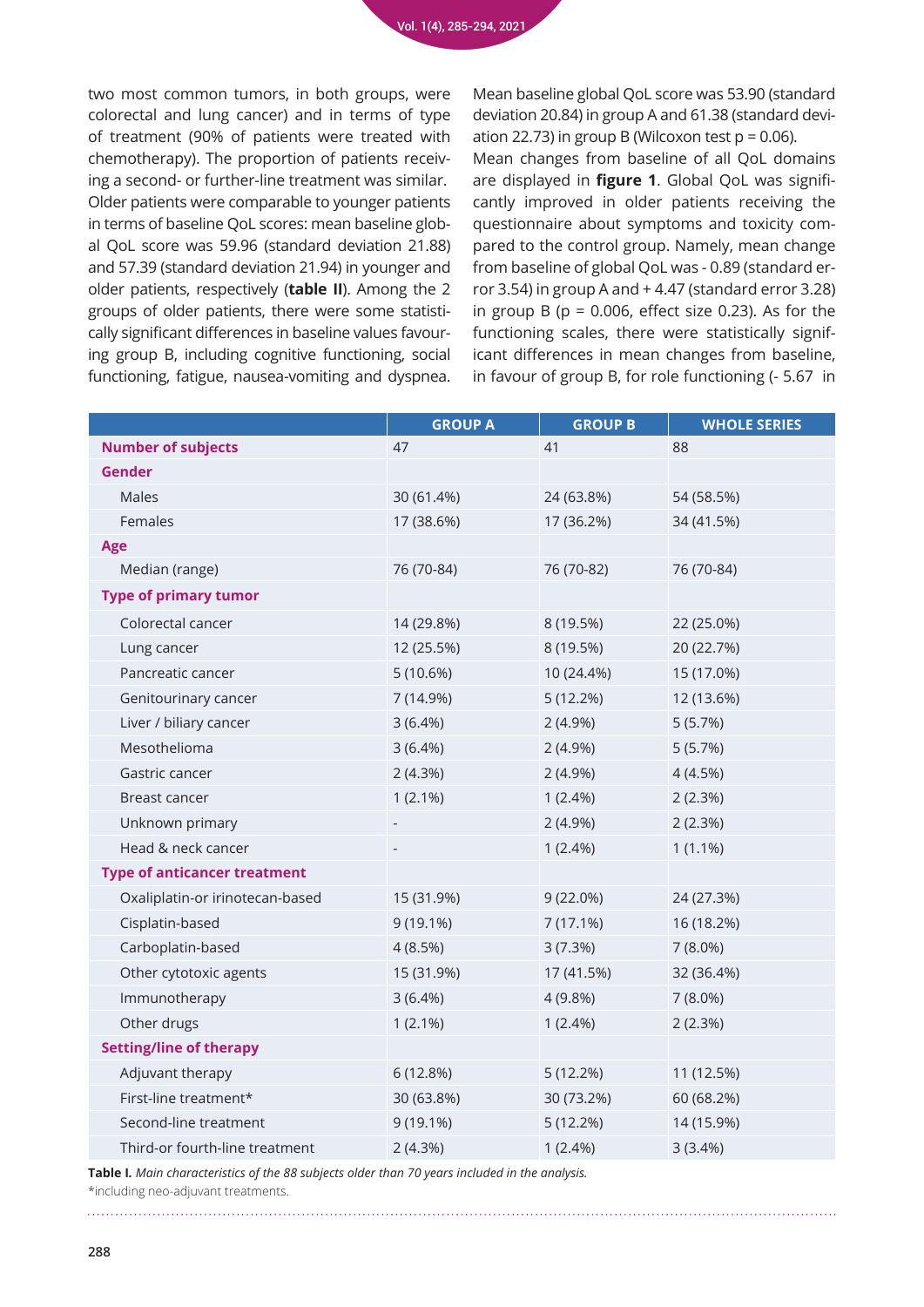Vol. 1(4), 285-294, 2021

|                             | <b>PATIENTS YOUNGER THAN 70</b> |                              | <b>PATIENTS OLDER</b><br><b>THAN 70 YEARS</b> |                              |                              |                     |                                  |                                      |
|-----------------------------|---------------------------------|------------------------------|-----------------------------------------------|------------------------------|------------------------------|---------------------|----------------------------------|--------------------------------------|
|                             | <b>Group A</b><br>$(n = 72)$    | <b>Group B</b><br>$(n = 51)$ | All<br>$(n = 123)$                            | <b>Group A</b><br>$(n = 47)$ | <b>Group B</b><br>$(n = 41)$ | All<br>$(n = 88)$   |                                  |                                      |
|                             | <b>Mean</b><br>(SD)             | <b>Mean</b><br>(SD)          | <b>Mean</b><br>(SD)                           | <b>Mean</b><br>(SD)          | <b>Mean</b><br>(SD)          | <b>Mean</b><br>(SD) | P value<br>(older vs<br>younger) | P value<br>(older<br>group A<br>vsB) |
|                             |                                 |                              |                                               |                              |                              |                     |                                  |                                      |
| <b>Global QoL</b>           | 59.26<br>(23.22)                | 60.95<br>(20.03)             | 59.96<br>(21.88)                              | 53.90<br>(20.84)             | 61.38<br>(22.73)             | 57.39<br>(21.94)    | 0.24                             | 0.06                                 |
| <b>Functional</b><br>scales |                                 |                              |                                               |                              |                              |                     |                                  |                                      |
| Physical<br>functioning     | 80.37<br>(18.14)                | 75.42<br>(20.24)             | 78.32<br>(19.12)                              | 72.20<br>(17.10)             | 75.77<br>(23.61)             | 73.86<br>(20.35)    | 0.09                             | 0.07                                 |
| Role<br>functioning         | 75.00<br>(27.69)                | 66.99<br>(32.06)             | 71.68<br>(29.62)                              | 74.82<br>(25.03)             | 81.30<br>(23.63)             | 77.84<br>(24.46)    | 0.23                             | 0.15                                 |
| Emotional<br>functioning    | 78.13<br>(17.32)                | 75.98<br>(23.67)             | 77.24<br>(20.13)                              | 74.11<br>(21.93)             | 80.89<br>(17.10)             | 77.27<br>(20.00)    | 0.97                             | 0.18                                 |
| Cognitive<br>functioning    | 81.94<br>(21.07)                | 85.95<br>(16.12)             | 83.60<br>(19.20)                              | 79.08<br>(23.43)             | 91.46<br>(15.86)             | 84.85<br>(21.09)    | 0.41                             | 0.002                                |
| Social<br>functioning       | 73.61<br>(28.49)                | 77.45<br>(23.05)             | 75.20<br>(26.34)                              | 75.89<br>(23.52)             | 87.40<br>(19.64)             | 81.25<br>(22.43)    | 0.12                             | 0.008                                |
| <b>Symptoms</b>             |                                 |                              |                                               |                              |                              |                     |                                  |                                      |
| Fatigue                     | 41.36<br>$(21-85)$              | 41.39<br>(22.34)             | 41.37<br>(21.96)                              | 40.43<br>(17.71)             | 32.25<br>(18.89)             | 36.62<br>(18.62)    | 0.10                             | 0.035                                |
| Nausea<br>-vomiting         | 10.65<br>(17.31)                | 16.01<br>(23.08)             | 12.87<br>(20.00)                              | 12.41<br>(17.19)             | 5.69<br>(17.32)              | 9.28<br>(17.48)     | 0.08                             | 0.005                                |
| Pain                        | 19.91<br>(24.00)                | 21.57<br>(26.73)             | 20.57<br>(25.08)                              | 21.63<br>(24.55)             | 19.51<br>(30.02)             | 20.64<br>(27.10)    | 0.73                             | 0.37                                 |
| Sleeping<br>disturbance     | 28.24<br>(29.42)                | 22.88<br>(25.38)             | 26.02<br>(27.84)                              | 26.95<br>(29.19)             | 21.95<br>(29.45)             | 24.62<br>(29.25)    | 0.59                             | 0.35                                 |
| Appetite<br>loss            | 21.30<br>(27.58)                | 21.57<br>(29.68)             | 21.41<br>(28.35)                              | 24.11<br>(26.65)             | 19.51<br>(27.86)             | 21.97<br>(27.16)    | 0.75                             | 0.28                                 |
| Diarrhea                    | 17.13<br>(26.83)                | 12.42<br>(24.91)             | 15.18<br>(26.05)                              | 15.60<br>(27.67)             | 14.63<br>(23.63)             | 15.15<br>(25.73)    | 0.94                             | 0.83                                 |
| Constipation                | 23.61<br>(30.35)                | 28.76<br>(29.83)             | 25.75<br>(30.12)                              | 26.24<br>(29.44)             | 23.58<br>(27.13)             | 25.00<br>(28.25)    | 0.98                             | 0.73                                 |
| Financial                   | 12.04<br>(25.82)                | 14.38<br>(26.04)             | 13.01<br>(25.83)                              | 9.93<br>(19.55)              | 7.32<br>(19.02)              | 8.71<br>(19.24)     | 0.30                             | 0.44                                 |
| Dyspnea                     | 15.28<br>(23.02)                | 16.34<br>(21.47)             | 15.72<br>(22.31)                              | 25.53<br>(26.20)             | 15.45<br>(23.68)             | 20.83<br>(25.43)    | 0.14                             | 0.04                                 |

**Table II***. Mean baseline quality of life\* scores according to patients' age and group.*

\*EORTC QLQ-C30 baseline questionnaire.

Group A: patients visited in 2017 with standard approach; Group B: patients visited in 2018 with the use of paper-based questionnaires; SD: standard deviation.

group A and - 0.81 in group B,  $p = 0.034$ , effect size 0.20) and emotional functioning (- 2.30 in group A and  $+ 3.25$  in group B,  $p = 0.014$ , effect size 0.36). As for symptoms, mean changes from baseline in the group of patients receiving the questionnaire about symptoms and toxicity compared to the control group were significantly better for pain. Namely, mean change from baseline was + 6.03 (standard error 2.75) in group A and - 3.25 (standard error 3.74) in group B ( $p = 0.01$ , effect size 0.43). There were no significant differences between the two groups in terms of other symptoms.

The proportion of patients obtaining a clinically significant improvement in global QoL score was numerically higher in group B compared to group A: as reported in **figure 2**, an improvement was observed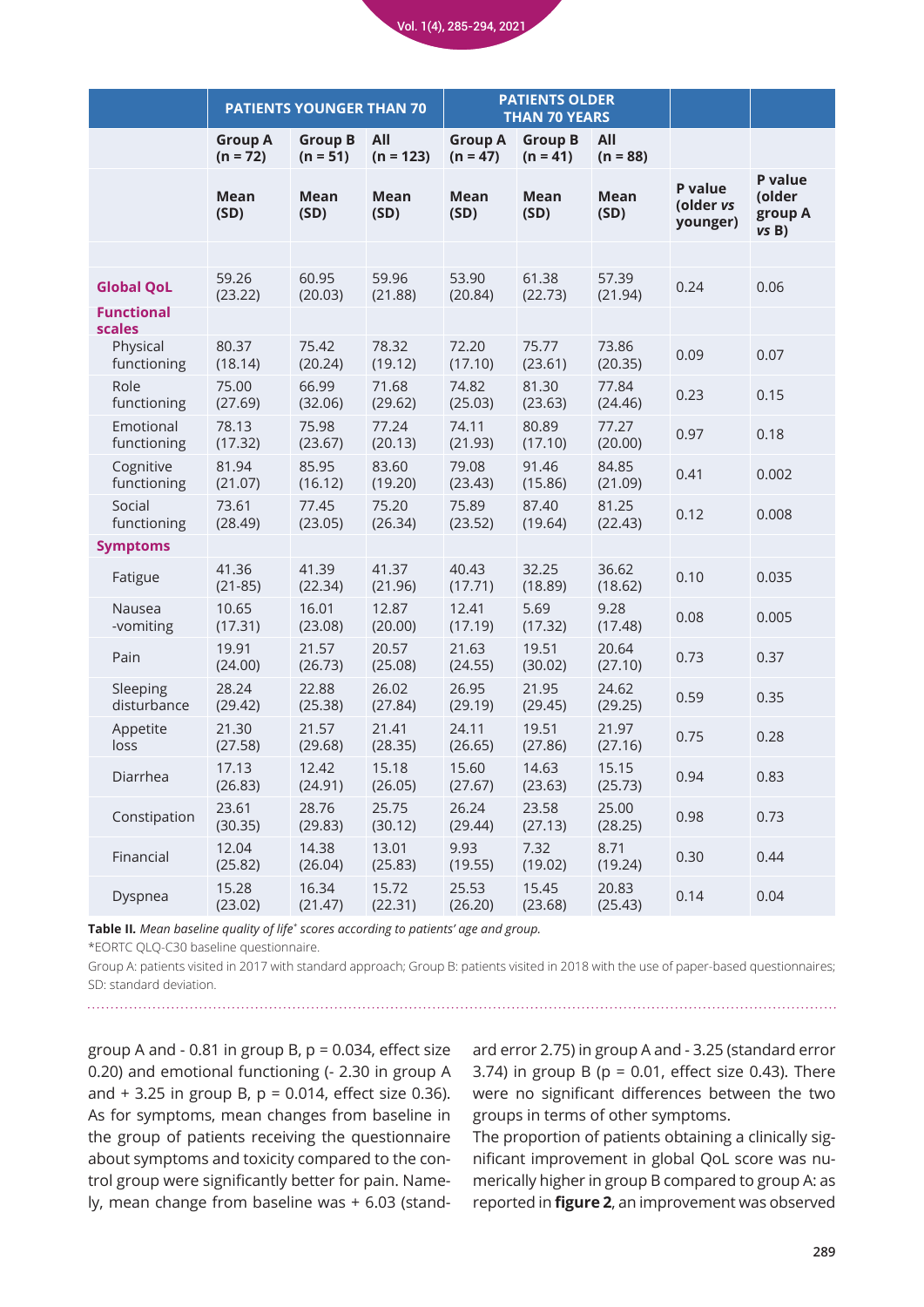



**Figure 1.** *Mean changes from baseline of all quality of life (QoL) domains. Panel A: global QoL and functional scales (positive indicates improvement); Panel B: symptom scales (negative indicates improvement). Blue bars: group A ("usual" medical visit); red bars: group B (medical visit + systematic collection of information about symptoms and toxicities).* 

in 9 patients in group A (19.1%, 95% confidence interval 10.2%-32.8%) and in 15 patients in group B (36.6%, 95% confidence interval 23.6%-51.9%) (p = 0.09). There was no significant heterogeneity in the proportion of QoL responders between younger and older patients (Breslow-Day test for homogeneity, p = 0.597). The Odds Ratio of obtaining an improvement in global QoL fro group B *vs* group A was 1.73 (95% CI 0.75-3.99) in younger patients and 2.44 (95% CI 0.93–6.40) in older patients.

**Table III** describes the agreement between patients reporting and physician reporting, scattered by group (group A receiving "classic" visit and group B receiving the nurse-administered questionnaire for description of symptoms). For all symptoms, Cohen's κ was better for group B, receiving the nurse-administered questionnaire, compared to group A, receiving "classic visit". In detail, Cohen's κ improved from 0.30 to 0.41 for emesis, from 0.10 to 0.61 for diarrhea, from 0 to 0.20 for constipation, from 0.17 to 0.48 for pain and from 0.01 to 0.10 for fatigue.



**Figure 2.** *Proportion of patients with health-related global quality-oflife (QoL) changes at second questionnaire compared with baseline. Patients were considered improved if they reported a score of 10 or more points better than baseline (green bars), and were considered worsened if they reported a score 10 or more points worse than baseline (blue bars). Patients whose scores changed less than 10 points were considered stable (red bars). Group A: patients visited in 2017 with standard approach; Group B: patients visited in 2018 with the use of paper-based questionnaires.*

As shown in **figure 3**, in the whole series, the proportion of under-reporting by physicians (*i.e.*, patients reported the symptom in the questionnaire, but physicians did not report the symptom in the health record of the visit) was 70.18% for emesis, 68.09% for diarrhea, 89.77% for constipation, 60.00% for pain and 76.77% for fatigue. For all symptoms, however, although under-reporting was numerically relevant in both groups, reporting was improved for group B compared to group A. In detail, under-reporting improved from 73.68% to 63.16% for emesis (p = 0.413), from 88.00% to 45.45% for diarrhea (p = 0.002), from 97.92% to 80.00% for constipation  $(p = 0.006)$ , from 72.22% to 38.71% for pain (p = 0.002) and from 87.50% to 62.69% for fatigue (p < 0.001). For all symptoms, the overall underreporting was not significantly different between younger and older patients (with the exception of constipation, that was more under-reported in elderly patients), and there was no significant heterogeneity in the improvement in symptom reporting in group B *vs* group A, between younger and older patients.

## **DISCUSSION**

In this secondary, *post hoc* analysis of our experience with adoption of patient-reported outcomes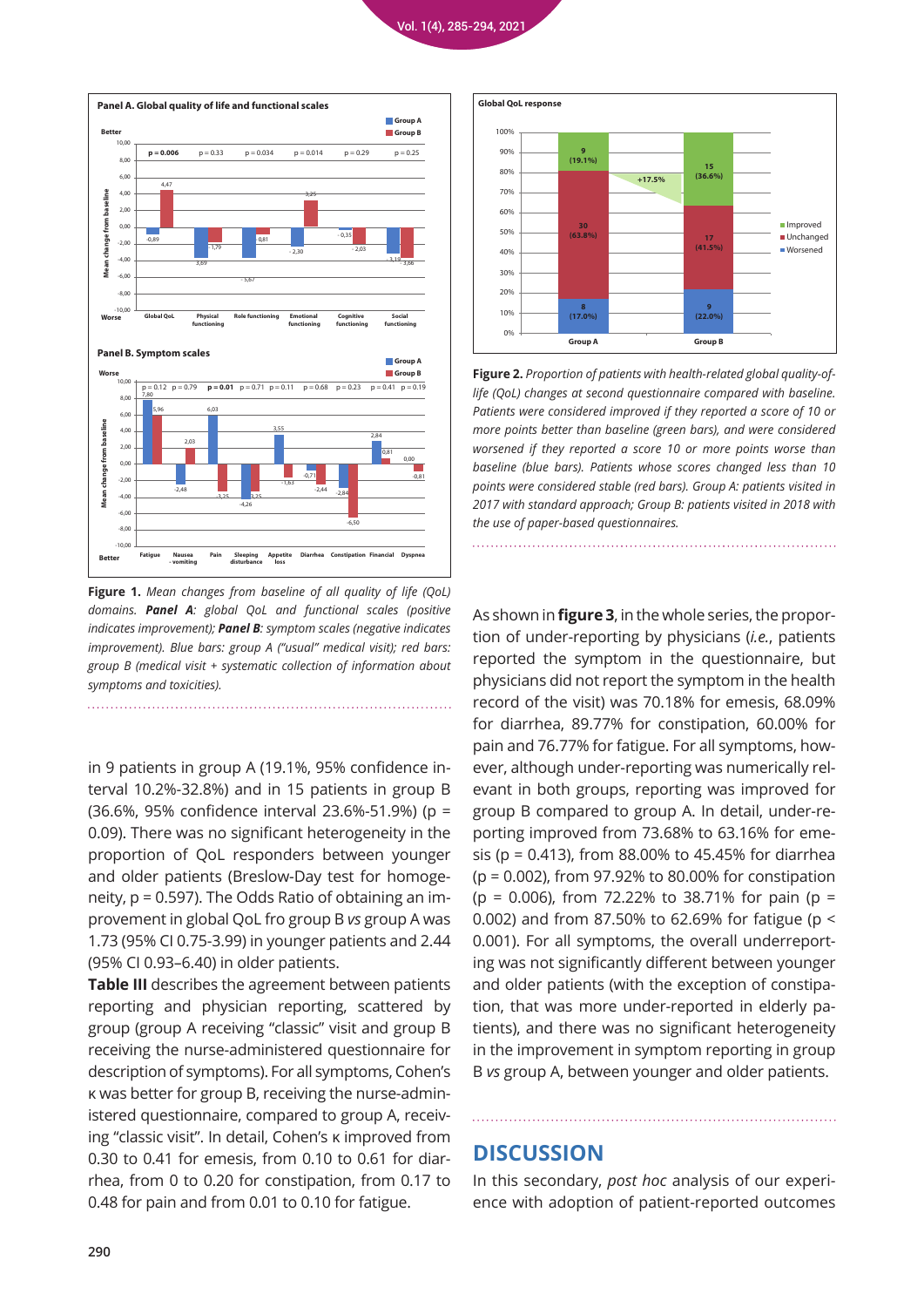Vol. 1(4), 285-294, 2021

|                                                                                     |                                          | <b>EMESIS</b>            | <b>DIARRHEA</b>             | <b>CONSTIPATION</b>       | <b>PAIN</b>                 | <b>FATIGUE</b>              |  |  |
|-------------------------------------------------------------------------------------|------------------------------------------|--------------------------|-----------------------------|---------------------------|-----------------------------|-----------------------------|--|--|
| <b>Group A (receiving usual visit)</b>                                              |                                          |                          |                             |                           |                             |                             |  |  |
| <b>Symptom</b><br>reported by:                                                      | Patient: NO<br>Physician:<br><b>NO</b>   | 54<br>(58.7%)            | 64<br>$(69.6\%)$            | 43<br>(46.7%)             | 35<br>$(38.0\%)$            | $\overline{4}$<br>$(4.3\%)$ |  |  |
|                                                                                     | Patient: NO<br>Physician:<br><b>YES</b>  | $\mathbf 0$              | $\overline{3}$<br>$(3.3\%)$ | $\mathbf{1}$<br>$(1.1\%)$ | $\overline{3}$<br>$(3.3\%)$ | $\mathbf 0$                 |  |  |
|                                                                                     | Patient: YES<br>Physician:<br><b>NO</b>  | 28<br>$(30.4\%)$         | 22<br>(23.9%)               | 47<br>$(51.1\%)$          | 39<br>$(42.4\%)$            | 77<br>(83.7%)               |  |  |
|                                                                                     | Patient: YES<br>Physician:<br><b>YES</b> | 10<br>$(10.9\%)$         | 3<br>(3.3%)                 | $\mathbf{1}$<br>$(1.1\%)$ | 15<br>(16.3%)               | 11<br>$(12.0\%)$            |  |  |
|                                                                                     | Cohen's $\kappa^*$<br>(95% CI)           | 0.30<br>$(0.08 - 0.51)$  | 0.10<br>$(0 - 0.40)$        | $\mathbf 0$<br>$(0-0.06)$ | 0.17<br>$(0-0.36)$          | 0.01<br>$(0-0.10)$          |  |  |
| <b>Group B (receiving paper-based questionnaire with patient-reported outcomes)</b> |                                          |                          |                             |                           |                             |                             |  |  |
| <b>Symptom</b><br>reported by:                                                      | Patient: NO<br>Physician:<br><b>NO</b>   | 59<br>(73.8%)            | 57<br>(71.3%)               | 40<br>$(50.0\%)$          | 42<br>(52.5%)               | 11<br>$(13.8\%)$            |  |  |
|                                                                                     | Patient: NO<br>Physician:<br><b>YES</b>  | $\overline{2}$<br>(2.5%) | $\mathbf{1}$<br>$(1.3\%)$   | $\overline{0}$            | $\overline{7}$<br>(8.8%)    | $\overline{2}$<br>(2.5%)    |  |  |
|                                                                                     | Patient: YES<br>Physician:<br><b>NO</b>  | 12<br>$(15.0\%)$         | 10<br>(12.5%)               | 32<br>$(40.0\%)$          | 12<br>$(15.0\%)$            | 42<br>(52.5%)               |  |  |
|                                                                                     | Patient: YES<br>Physician:<br><b>YES</b> | $\overline{7}$<br>(8.8%) | 12<br>$(15.0\%)$            | 8<br>$(10.0\%)$           | 19<br>(23.8%)               | 25<br>(31.3%)               |  |  |
|                                                                                     | Cohen's $\kappa^*$                       | 0.41<br>$(0.13 - 0.69)$  | 0.61<br>$(0.39 - 0.82)$     | 0.20<br>$(0-0.42)$        | 0.48<br>$(0.28 - 0.69)$     | 0.10<br>$(0-0.28)$          |  |  |

**Table III***. Analysis of agreement between patient reporting (any severity) and physician reporting (any grade) of symptoms, according to modality of visit.*

 $*_{K} > 0.75$ : excellent agreement;  $K = 0.40$ -0.75: fair to good agreement;  $K < 0.40$ : poor agreement.

in patients receiving active anticancer treatment in routine clinical practice, we have shown that the adoption of questionnaires in clinical practice is associated with a significant improvement in global QoL also in older subjects.

Older adults represent the majority of patients treated in oncology clinical practice. However, while the number of studies describing the use of PROs in cancer patients has rapidly grown, studies specifically dedicated to PROs use in older patients are much more limited. Considering the peculiar characteristics of older subjects, our aim was to verify if the use of PROs, which has been shown to improve QoL (8), shows a similar benefit also in the population of older patients. Our findings suggest that the results obtained in the whole study population

are similar also in the subgroup of older subjects, showing a significant QoL improvement in patients receiving the questionnaires about symptoms and toxicities, compared to the control group.

Notably, in addition to the significant difference in global QoL, we observed a significant benefit in the control of pain. This result in older patients confirmed what our analysis had shown in the whole patients' population (8). As we already discussed in the primary analysis, this improvement in pain control could reasonably play a relevant role in the better global QoL. We believe that a written report of the presence and the intensity of pain, made possible by the administration of questionnaires, could reasonably improve the communication between patients and physicians, favoring a better management of the symptom.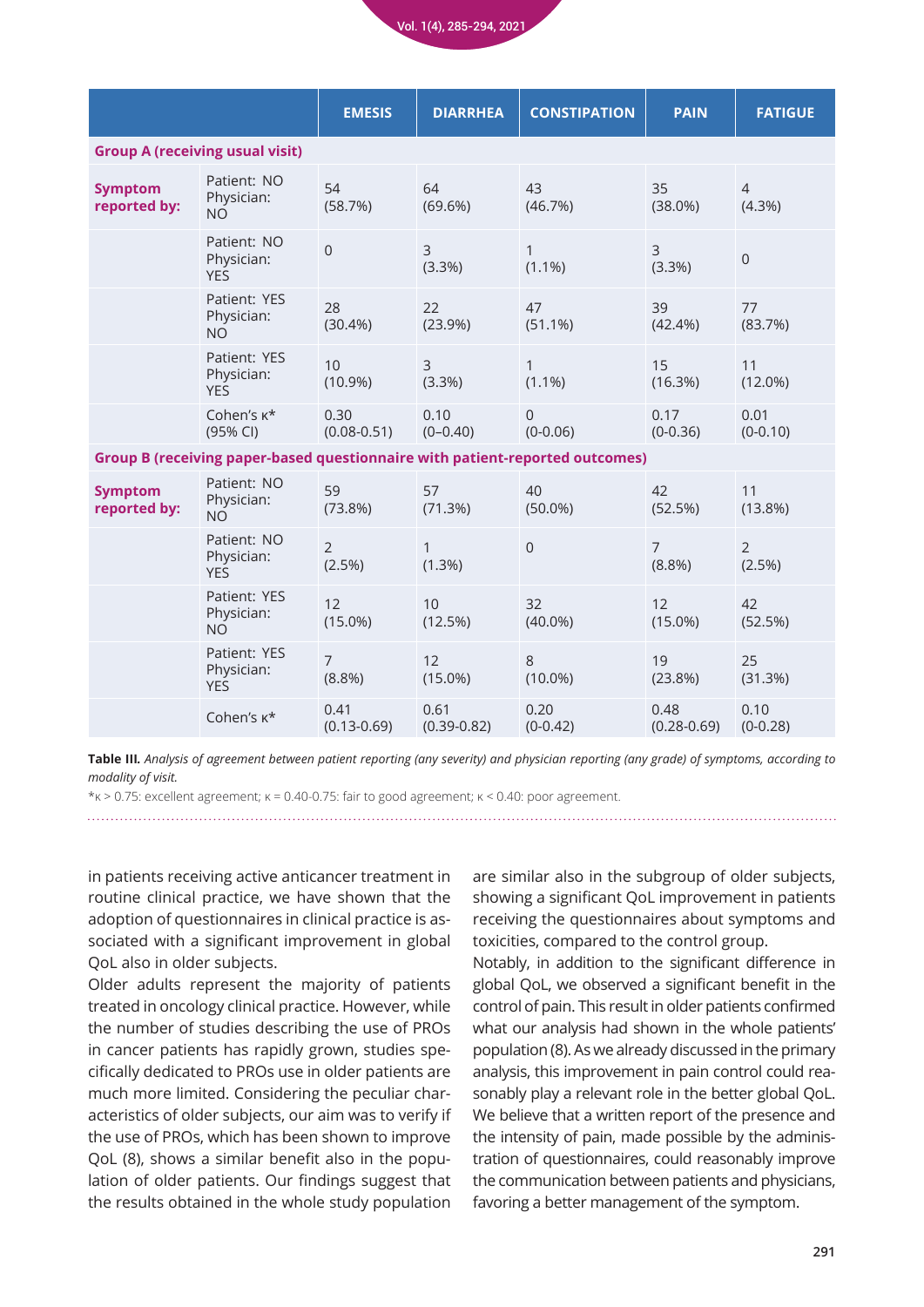

**Figure 3.** *Proportion of under-reporting for each of the 5 symptoms considered (emesis, diarrhea, constipation, pain, fatigue) in the whole series (green bars), in the Group A of patients receiving "usual" visits (red bars), and in the Group B of patients receiving questionnaires to report patient-reported outcomes (blue bars).*

In addition to improvements in patient reported health status and quality of life, as already demonstrated in the whole study population (9), this subgroup analysis focused on older patients confirmed that the use of PROs reduces the under-reporting by physicians of symptoms and toxicities, improving the accuracy of the information included in patients' health records.

All the results described in this paper were obtained with the use of "old style", paper-based PROs. There is no doubt that the use of electronic PROs could have important advantages compared to paper-based questionnaires (15). In recent years, several studies have confirmed the feasibility of electronic patient-reporting of symptomatic side effects of cancer treatment, suggesting high acceptability of the procedures and high patients' satisfaction (5, 16-18). While paper-based questionnaires are simply discussed during the hospital visit, use of electronic PROs can offer a real-time reporting and monitoring of symptoms and toxicities, potentially improving the medical management. However, the use of electronic PROs could be potentially more complicated for older patients and those with less confidence with modern technology (19). Older patients might be less able to use tablets, personal computers or other electronic tools. Despite these concerns, in the seminal trial by Basch and colleagues, even those patients who declared to be unexperienced with technology were able to regularly report their symptoms via the web, throughout the course of their anticancer treatment (5). Although older patients did not show the same benefit that

was apparent in younger patients in terms of reduction of emergency room visits or survival, no significant interaction with patients' age was demonstrated as for the quality of life improvement and the reduced risk of hospitalizations. Use of electronic instruments will likely increase in the future, and with appropriate education these tools can be used with good compliance also in older patients (20, 21). Our study presents some limitations. First of all, we did not conduct a randomized comparison, so we cannot exclude some unintended difference between the two groups. However, even considering the subgroup of older patients included in this secondary analysis, the two groups were similar in terms of age, gender, type of tumor and line of treatment. Furthermore, we acknowledge that this subgroup analysis of older patients was not preplanned, and we conducted it *post hoc*, following the positive results obtained in the whole study population, with the aim of specifically producing evidence about the use of PROs in older subjects. As we already discussed in the primary paper, we have used a non-validated instrument for the collection of symptoms and toxicities. Lastly, the QoL improvement was not very large, both in terms of the effect size of the mean difference between groups and in terms of the absolute difference in the proportion of patients experiencing a QoL improvement. However, this result has been obtained with a "low-cost" intervention, so we strongly believe that even a small improvement in QoL for our patients allows to consider the adoption of PROs in clinical practice cost-effective and useful. In conclusion, this secondary analysis shows that the use of PROs in clinical practice, thanks to an active role of nurses and discussion of symptoms with physicians during the visit, is associated, with a significant improvement in global QoL also in older patients receiving active anticancer treatment.

# **ETHICS**

#### **Fundings**

Massimo Di Maio was recipient of a research funding from the CRT Foundation (Turin, Italy) for a project on the impact on quality of life of the systematic evaluation of toxicity with patient-reported outcomes in patients with solid cancer (CRT grant number 46333, "Richieste ordinarie 2015").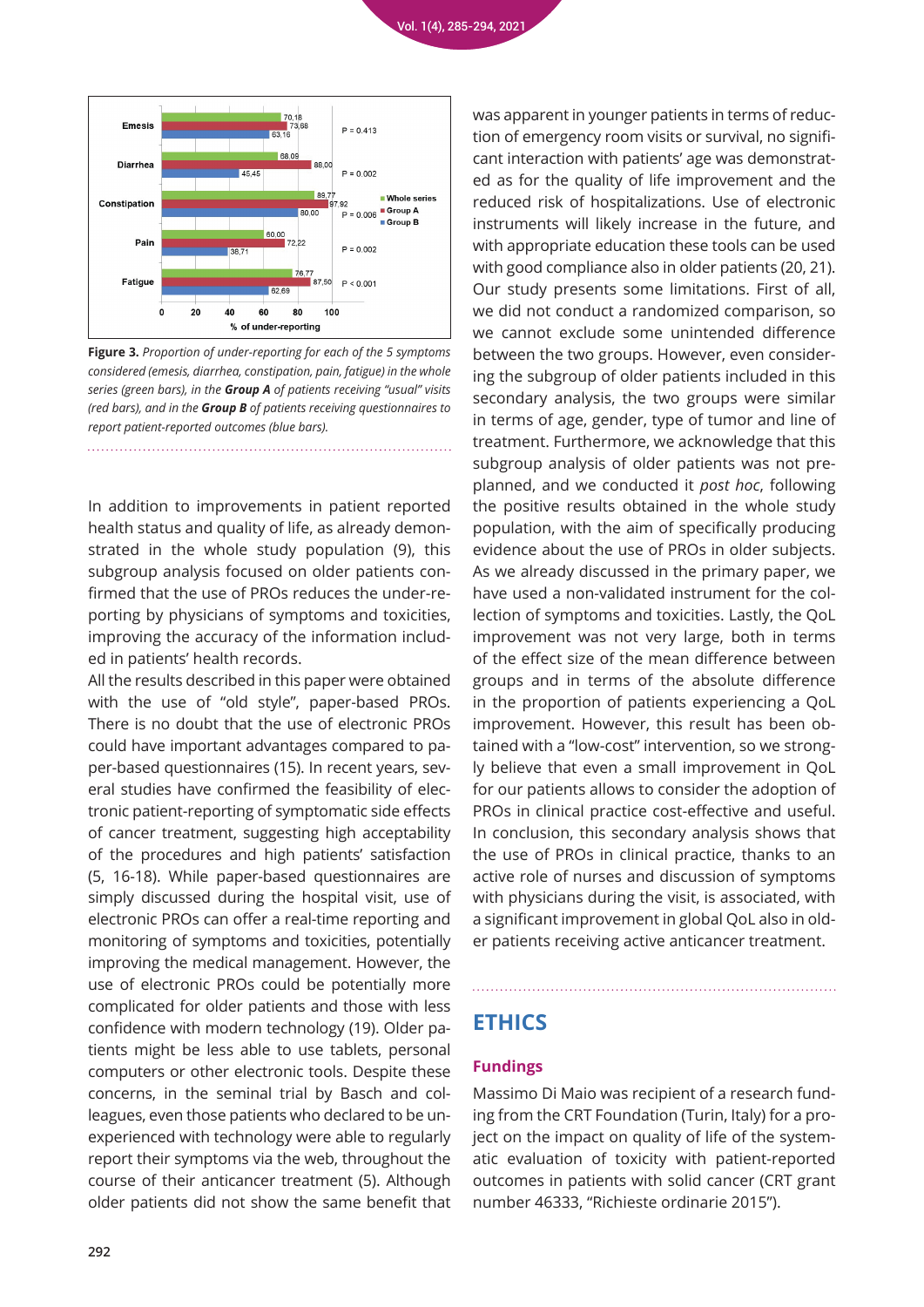#### **Conflicts of interests**

Massimo Di Maio received honoraria and had roles as consultant or advisor for AstraZeneca, Pfizer, Novartis, Roche, Takeda, Eisai, Janssen, Astellas; received institutional research grant by Tesaro – GlaxoSmithKline, outside this work. Donatella Marino received honoraria and had roles as advisor for Roche. All remaining authors declared no conflicts of interests.

## **Availability of data and material**

Authors have full control of all primary data and agree to allow the journal to review their data if requested.

#### **Code availability**

N/A

## **Authors' contribution**

Study conception and design: MDM. Study conduction and data collection: DM, ES, GL, FV, RD, CB, CGCT, DB, AB, PC, GC, RC, FC, SF, LF, LP, DP, EZ, VA, ST. Data analysis: MDM. Manuscript writing: CZ, FDV, JP, FS, MDM. Manuscript revision for important intellectual content: All authors.

## **Ethical approval**

Questionnaires were submitted as part of routine clinical practice, so no specific approval to Ethics Committee was requested.

## **Consent to participate**

All patients signed a written consent before filling questionnaires.

# **REFERENCES**

- 1. Snyder CF, Aaronson NK, Choucair AK, et al. Imple[menting patient-reported outcomes assessment](https://pubmed.ncbi.nlm.nih.gov/22048932/)  in clinical practice: a review of the options and considerations. Qual Life Res 2021;21(8):1305- 14. Doi: 10.1007/s11136-011-0054-x.
- 2. Di Maio M, Basch E, Bryce J, Perrone F. Pa[tient-reported outcomes in the evaluation of](https://pubmed.ncbi.nlm.nih.gov/26787278/)  toxicity of anticancer treatments. Nat Rev Clin Oncol 2016;13(5):319-25. Doi: 10.1038/nrclinonc.2015.222.
- 3. Di Maio M, Gallo C, Leighl NB, et al. Sympto[matic toxicities experienced during anticancer](https://pubmed.ncbi.nlm.nih.gov/25624439/)  treatment: agreement between patient and physician reporting in three randomized trials. J Clin Oncol 2015;33(8):910-5. Doi: 10.1200/ JCO.2014.57.9334.
- 4. [Petersen MA, Larsen H, Pedersen L, Sonne N,](https://pubmed.ncbi.nlm.nih.gov/16624553/)  Groenvold M. Assessing health-related quality of life in palliative care: comparing patient and physician assessments. Eur J Cancer 2015;42(8):1159- 66. Doi: 10.1016/j.ejca.2006.01.032.
- 5. Basch E, Deal AM, Kris MG, et al. Symptom Monitoring With Patient-Reported Outcomes Dur[ing Routine Cancer Treatment: A Randomized](https://pubmed.ncbi.nlm.nih.gov/26644527/)  Controlled Trial. J Clin Oncol 2016;34(6):557- 65. Doi: 10.1200/JCO.2015.63.0830.
- 6. Hofman CS, Makai P, Boter H, et al. The influ[ence of age on health valuations: the older](https://pubmed.ncbi.nlm.nih.gov/26185432/)  olds prefer functional independence while the younger olds prefer less morbidity. Clin Interv Aging 2015;10:1131-9. Doi: 10.2147/CIA.S78698.
- 7. [Yellen SB, Cella DF, Leslie WT. Age and clinical](https://pubmed.ncbi.nlm.nih.gov/7966414/)  decision making in oncology patients. J Natl Cancer Inst 1994;86(23):1766-70. Doi: 10.1093/ jnci/86.23.1766.
- 8. [Baratelli C, Turco CGC, Lacidogna G, et al. The](https://pubmed.ncbi.nlm.nih.gov/30949832/)  role of patient-reported outcomes in outpatients receiving active anti-cancer treatment: impact on patients' quality of life. Support Care Cancer 2019;27(12):4697-704. Doi: 10.1007/ s00520-019-04777-2.
- 9. [Marino D, Baratelli C, Guida G, et al. Impact of](https://pubmed.ncbi.nlm.nih.gov/33362171/)  adoption of patient-reported outcomes in clinical practice on the accuracy of symptom reporting in medical records of cancer patients. Recenti Prog Med 2020;111(12):740-8. Doi: 10.1701/3509.34965.
- 10. [Aaronson NK, Ahmedzai S, Bergman B, et](https://pubmed.ncbi.nlm.nih.gov/8433390/)  al. The European Organization for Research and Treatment of Cancer QLQ-C30: a quality-of-life instrument for use in international clinical trials in oncology. J Natl Cancer Inst 1993;85(5):365-76. Doi: 10.1093/jnci/85.5.365.
- 11. Fayers P, Aaronson NK, Bjordal K, Groenvold M, Curran D, Bottomley A on behalf of the EORTC Quality of Life Study Group. EORTC QLQ-C30 Scoring Manual (3rd ed). EORTC 2021, Brussels, Belgium.
- 12. Osoba D, Rodrigues G, Myles J, Zee B, Pater J. Interpreting the significance of changes in health-relat[ed quality-of-life scores. J Clin Oncol 1998;16\(1\):139-](https://pubmed.ncbi.nlm.nih.gov/9440735/) 44. Doi: 10.1200/JCO.1998.16.1.139.